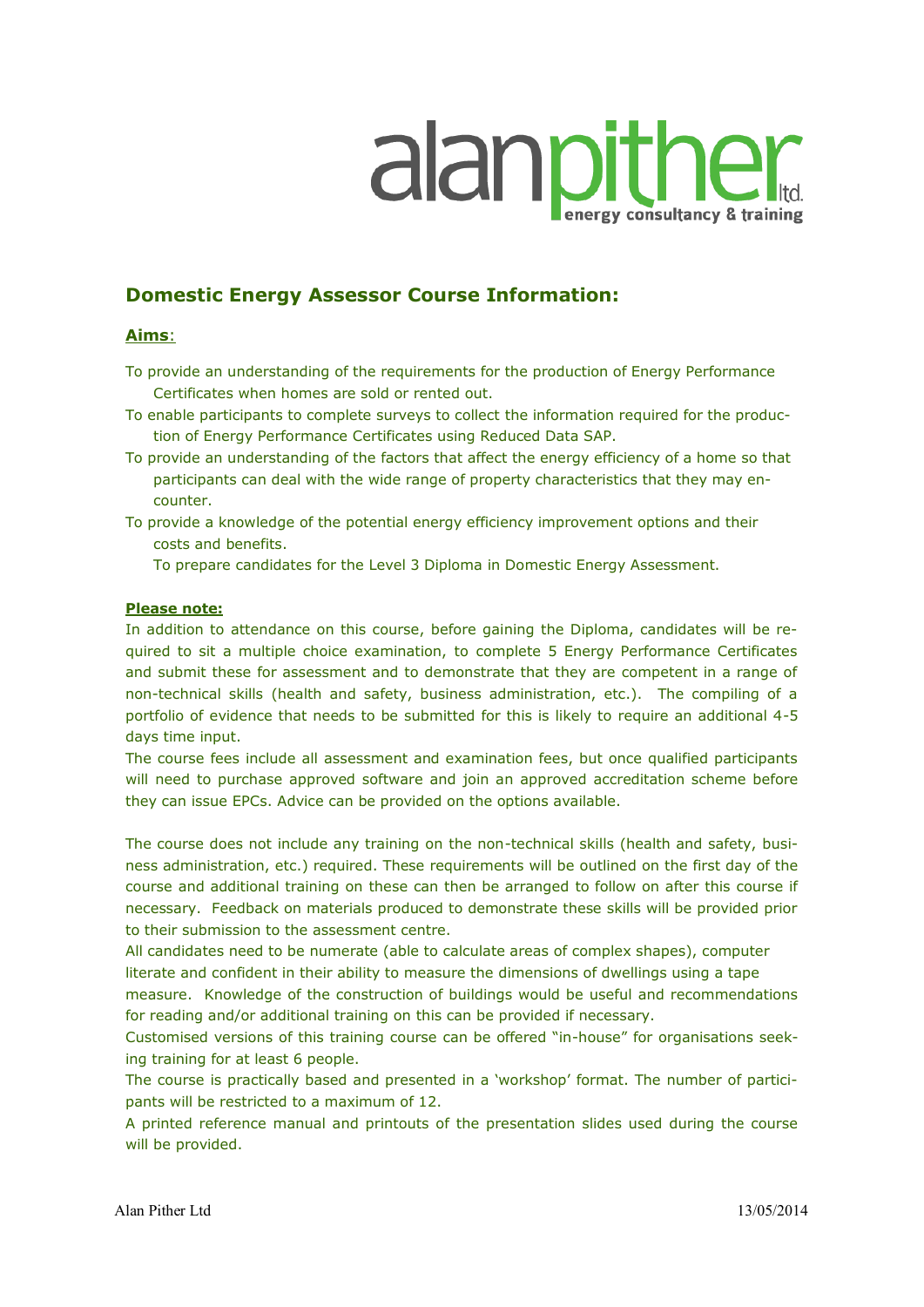# alanpither

# **Outline Programme – Day 1:**

# **9.30 am Introduction**

- Background to the introduction of EPCs
- The requirements for the production of Energy Performance Certificates when homes are sold or rented out
- Benefits of improving the energy efficiency of homes

# **10.15 am The Diploma in Domestic Energy Assessment**.

- National Occupational Standards
- The non-technical skills required
- The assessment procedures
- The City and Guilds examination

# **11.15 am Coffee break**

# **11.30 am Assessment of energy efficiency in homes**

- Theoretical background
- The Standard Assessment Procedure (SAP)
- Reduced data SAP

# **12.15 pm Reduced data SAP surveys**

- Equipment required
- The rdSAP survey form
- Additional evidence needed (site notes, photographs etc.)

# **1.00 pm Lunch**

# **1.45 pm Example survey from slides**

- Completion of the rdSAP survey form from an example using slides
- Demonstration of the EPC software

# **3.00 pm Tea**

# **3.15 pm Data Entry Conventions 1**

- Measurements
- **Extensions**
- **Rooms in the roof**
- Alternative walls
- Conservatories
- Flats

# **4.30 pm End**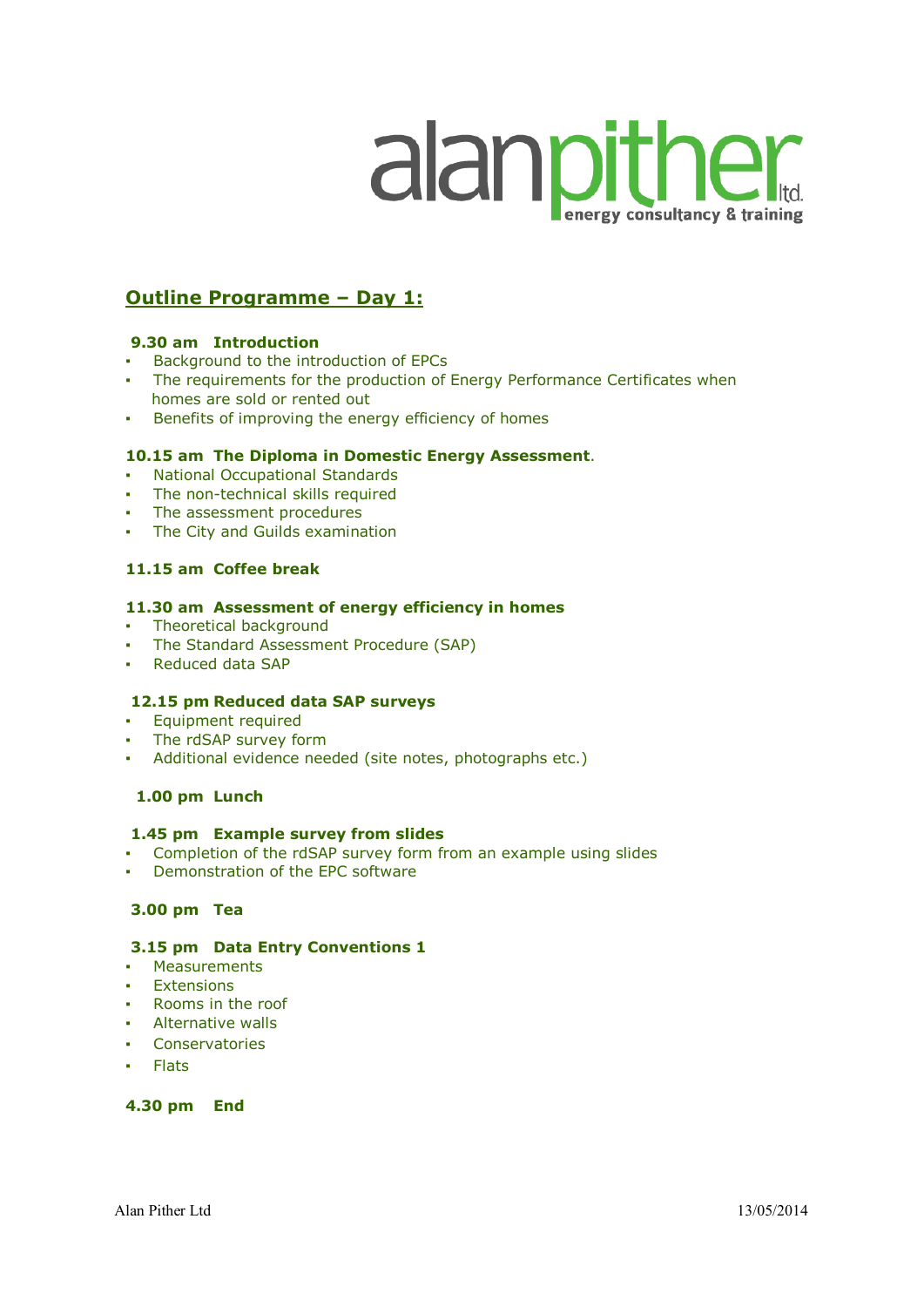# alanpither energy consultancy & training

# **Outline Programme – Day 2**:

# **9.30 am Briefing on portfolio requirements**

#### **10.30 am Data Entry Conventions 2**

- Property age
- **Wall construction**
- Roof construction
- Windows

# **11.15 am Coffee break**

#### **11.30 pm Data Entry Conventions 3**

- Ventilation
- Lighting
- Heating systems
- Hot water systems
- Solar energy systems
- **•** Other renewable/low carbon energy systems

# **1.00 pm Lunch**

- **1.45 pm Practical Survey 1**
- **3.15 pm Tea**
- **3.30 pm Discussion of Practical Survey 1**
- **4.15 pm Mid course review**
- **4.30 pm End**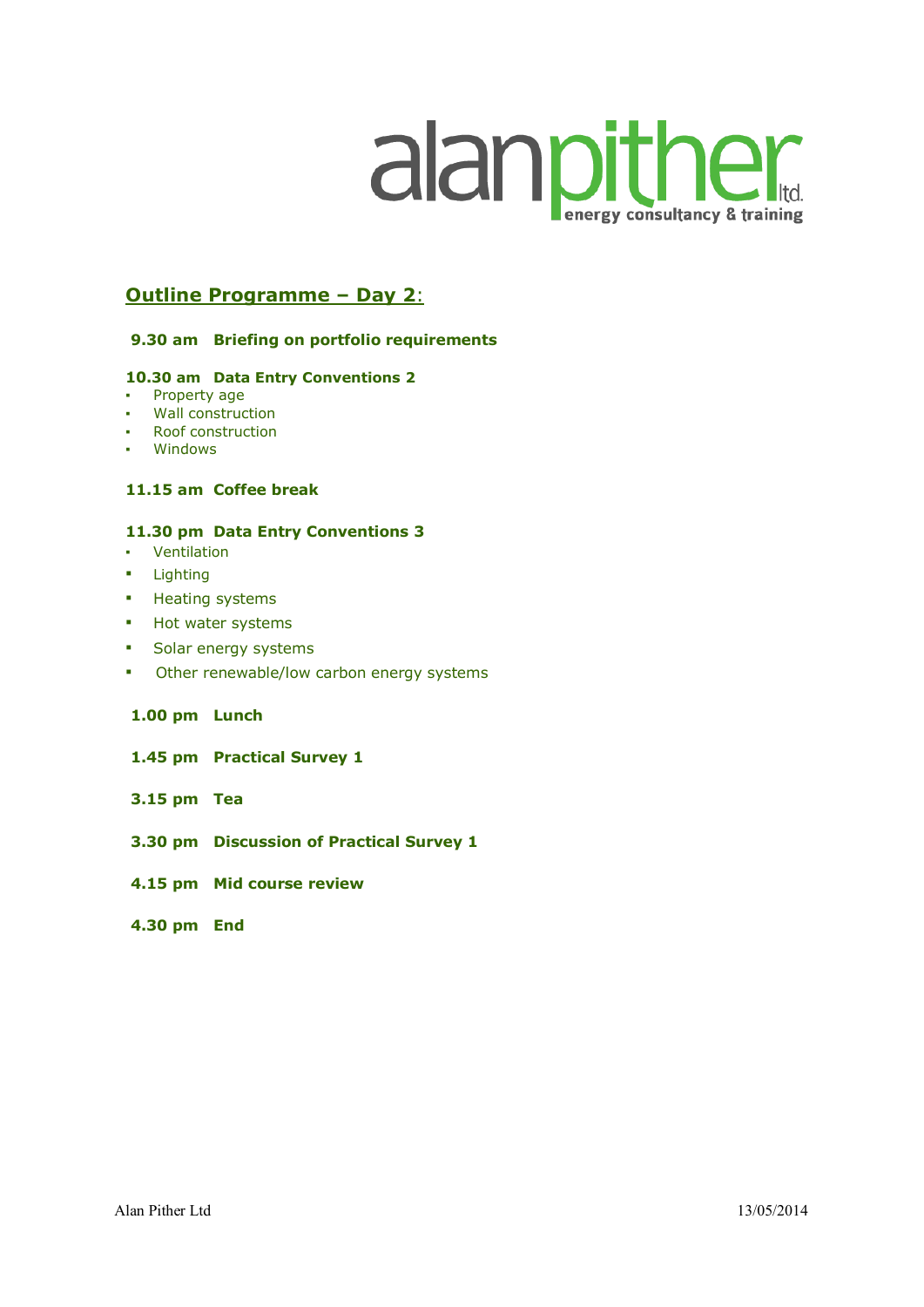# alanpither

# **Outline Programme – Day 3**

- **9.30 am Practical survey 2**
- **11.00 am Coffee break**
- **11.15 am Discussion of practical survey 3**
- **11.45 am Discussion of candidates' own home surveys**
- **1.00 pm Lunch**

# **1.45 pm Advice on improving energy efficiency of a home**

- The recommendations included on the EPC
- Reasons for excluding improvement measures from the EPC
- Costs and benefits of other improvement measures
- Low cost/no cost measures

# **2.30 pm Issues for rented housing**

- **Energy data management**
- Sampling procedures
- **3.00 pm Tea**
- **3.15 pm Self-assessment test/mock examination**
- **4.00 pm Marking and discussion of self-assessment test/mock examination**
- **4.15 pm Arrangements for the technical and non-technical assessments of candidates and the City and Guilds examination and discussion of any further training needs.**
- **4.30 pm End**